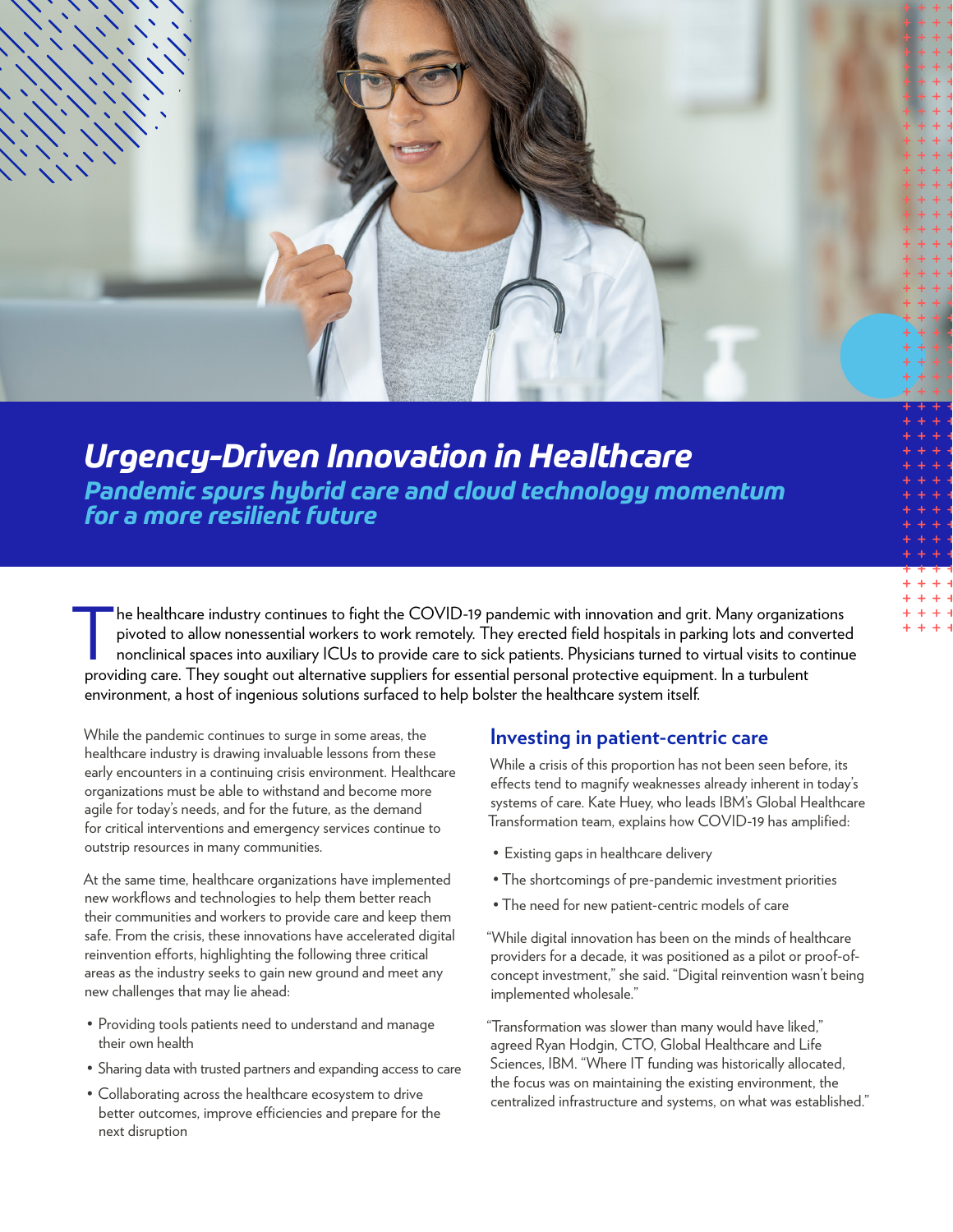



*Physicians and providers were standing up in weeks and months processes and technologies that once took years to even consider, because the imperative was there. Industry leaders had to provide healthcare in a virtual setting to care for patients while also protecting clinicians who were dealing with a global pandemic."*

**KATE HUEY |** Global Healthcare Transformation Partner | IBM

But necessity intervened. When those established systems were unable to respond to the pandemic's impact and deluge of patient and consumer inquiries, healthcare organizations quickly embraced virtual visits, artificial intelligence (AI)-infused chatbots, enhanced portals and COVID-19 risk assessments that used machine learning and advanced algorithms. Such technologies provided a roadmap for patients to play a pivotal role in their own care during the crisis.

"Physicians and providers were standing up in weeks and months processes and technologies that once took years to even consider, because the imperative was there," Huey explained. "Industry leaders had to provide healthcare in a virtual setting to care for patients while also protecting clinicians who were dealing with a global pandemic."

The difference wasn't that new patient-centric, digital technology had suddenly arrived. It was that digital alternatives were being adopted as viable solutions to meet increasing care demands. The classic example is the explosion in telemedicine, which was advanced by the need for remote care during lockdown. Its convenience was embraced by consumers and, with a surprising acceptance by clinicians, proved telehealth solutions may be here to stay. With subsequent policy and reimbursement changes, it highlighted the opportunity for technology-enabled innovations to coexist within existing care paradigms.

"There was fear that any move away from traditional care toward digital channels would result in fewer in-person interactions and reduced quality," Hodgin admitted. "But the industry learned that digital reinvention creates opportunities for more frequent interactions. Patients embraced this because it gave them more control, enabling them to initiate interactions, request care or seek advice more easily."

The change is likely to persist. A June 2021 McKinsey Consumer Health Insights survey found 40% of consumers plan to use telehealth going forward, as opposed to just 10% prior to the pandemic. And the survey reported that "between 40% and 60% of consumers express interest in a set of broader virtual health solutions, such as a 'digital front door' or lower-cost virtual-first health plan."1

Physician acceptance of virtual and digital health mirrors the patient experience. The American Medical Association reports that 68% of physicians are "personally motivated" to increase the use of telehealth. When the pandemic ends, 73% of physicians plan to use telehealth for chronic disease management, 64% for medical management, 60% for care coordination and 53% for preventative care.<sup>2</sup>

"While we're enabling the consumer to direct their care, we, as an industry, also need to ensure we are deploying technologies that assist healthcare professionals," Huey said. "How to help a radiologist as he's looking at images? How to provide him with a virtual assistant – a second set of eyes – to make his job easier? How to help emergency room staff who have been on double shifts for the last 18 months? How to enable them to use predictive technologies to optimize staffing plans and resources?"

Digital reinvention can be transformational as it empowers patients, extends the capabilities of clinicians and maximizes scarce resources, as the healthcare industry has seen in the current crisis. Its potential for extending the boundaries of care,

**A A** *The industry learned that digital reinvention creates opportunities for more frequent interactions. Patients* 



*embraced this because it gave them more control, enabling them to initiate interactions, request care or seek advice more easily."*

**RYAN HODGIN** | CTO, Global Healthcare and Life Sciences | IBM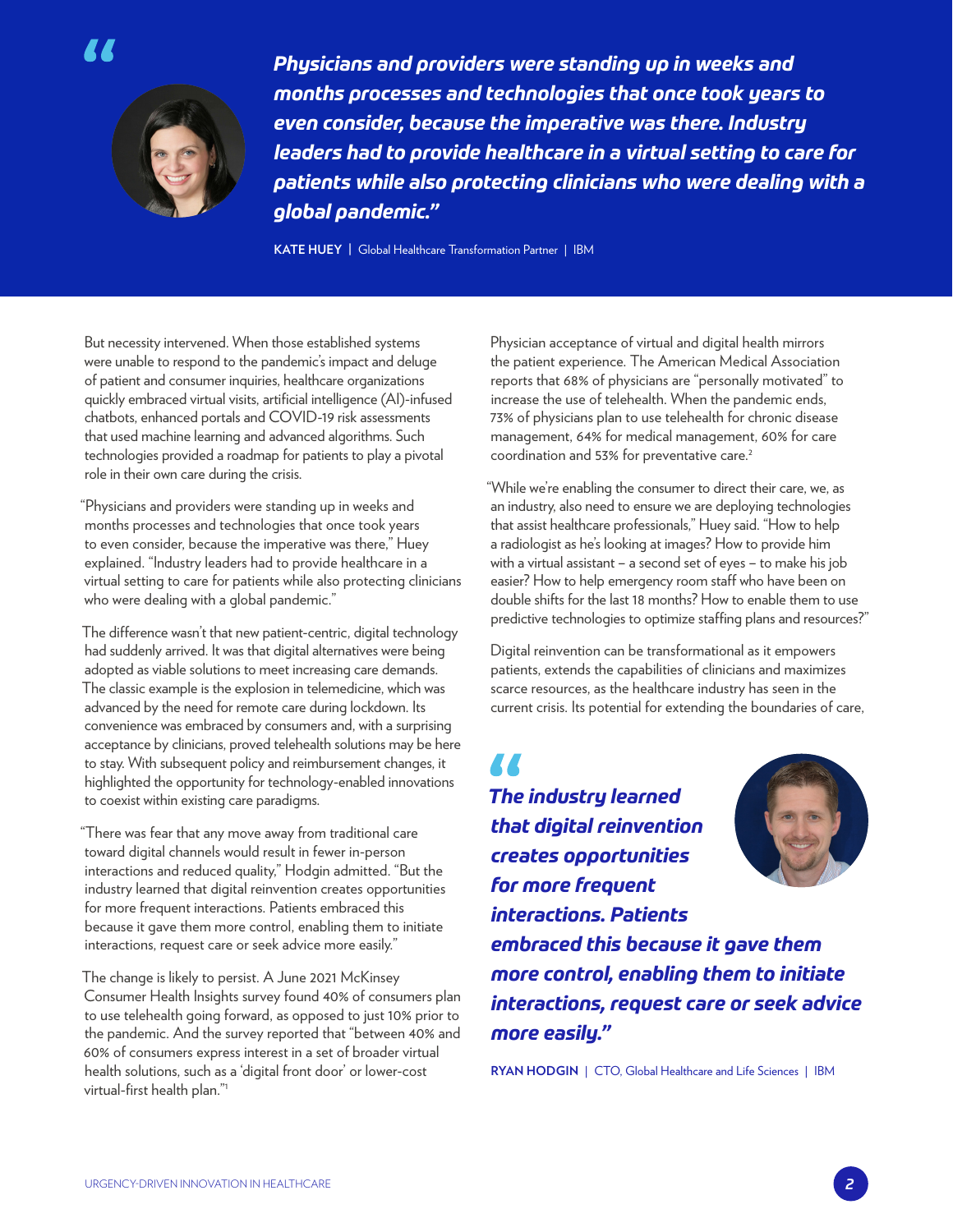77

*True digital reinvention requires a combination of data standards and a robust set of APIs to integrate data sets from across organizations and domains and [work] meaningfully with the results."*

**RYAN HODGIN**

while easing the burden on care providers, patients and their families, will help define more resilient and agile health systems and systems of care to better face future challenges.

## **Closing gaps in access and equity through sharing data**

The COVID-19 pandemic highlighted the vast health inequities that exist within our systems of care. While healthcare organizations showed readiness to use new digital solutions, consumer access to healthcare – traditional or virtual – has not been distributed equitably.

"Many did not have access to high-speed internet and/or belonged to vulnerable and at-risk populations that we [in the healthcare industry] need to really think about," Huey noted. "How can providers use predictive insights to be able to determine who is most at risk? And how do they determine the right models for engagement?"

Hodgin believes that new technologies can unlock the answers to Huey's questions using existing data – but only if disparate data sources are integrated, used securely and deployed ethically.

"Prior to the pandemic, providers knew the people they regularly cared for because they were registered within their systems," he said. "But the pandemic forced them to reach out to people they didn't previously care for. To do so, they had to work with local governments and community-based organizations, and this meant incorporating different data sets and different views of individuals across different organizations."

While the healthcare industry has made efforts on interoperability within healthcare systems, the pandemic exposed a lack of common data standards and interfaces to the world of trusted others within the health ecosystem. The lesson? "True digital reinvention requires a combination of data standards and a robust set of APIs to integrate data sets from across organizations and domains," said Hodgin, "and [work] meaningfully with the results."

But he warns that technology alone will not suffice. Digital solutions built with integrated data must earn patients' and clinicians' trust by ensuring explainability, fairness, robustness, transparency and privacy.<sup>3</sup>

"If you look at what's happened during the pandemic, you can't underestimate the importance of trust," he said. "Whether that's speaking to a clinician, calling into a call center or checking a website to learn what to do, trust is fundamental to helping patients."

It's especially true in the context of AI. Today, more than 90% of organizations say the ability to explain how AI makes decisions is critical to its adoption.4 So eliminating both bias and "black boxes" in AI-infused applications will be critical in the postpandemic world.

# **Collaborating around a new normal**

The third lesson to be drawn from the pandemic experience is that no organization is an island. New partnerships among providers, payers and vendors; between patients and clinicians; and across both private and public sectors were formed during the battle against COVID-19. Such collaborations will generate more durable solutions, best utilize scarce resources and create the most effective experiences for patients.

"The future of healthcare is about enabling the success of healthcare patients and providers," Huey said. "It's a shift from vendors selling proprietary solutions to co-creating them with partners – a change that is really going to transform an industry while meeting clients where they are on their digital reinvention journey."

According to Hodgin, collaborative "hybrid care" is best founded on hybrid technologies that enable wider interoperability. Among the key elements:

- Hybrid cloud and edge computing that enable applications to run where they can best serve users
- APIs to share data across applications, organizations and domains
- AI and machine learning applications that utilize a hybrid data fabric that securely integrates data across many disparate sources and locations

Together, these technologies enabled rapid application development amid the crisis. For example, in partnership with IBM, Highmark Health developed a model to identify high-risk